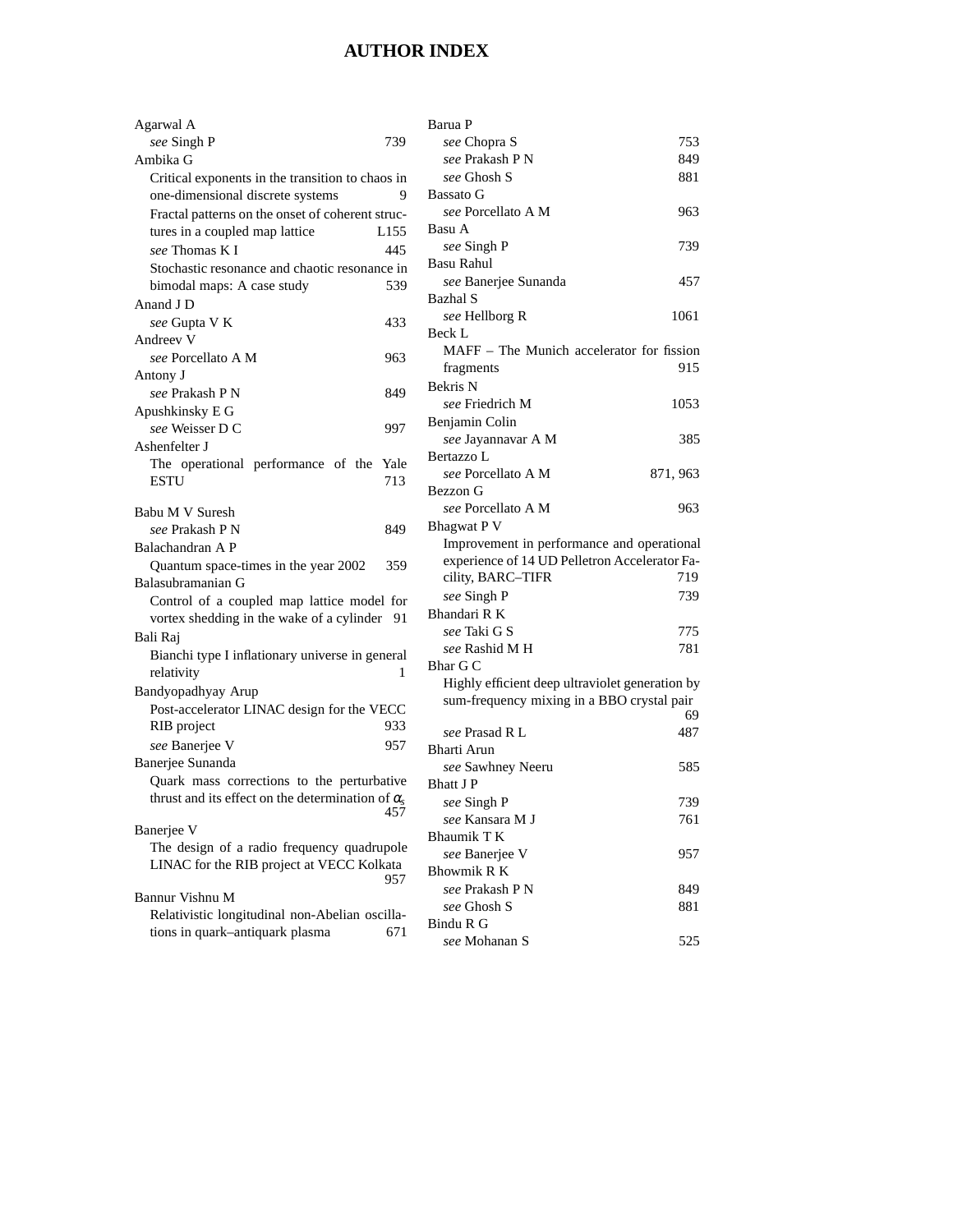| <b>Bisoffi</b> G                             |      | Clifft B E                                     |           |
|----------------------------------------------|------|------------------------------------------------|-----------|
| see Porcellato A M                           | 963  | see Pardo Richard C                            | 989       |
| Bogaty J                                     |      | Conventi D                                     |           |
| see Pardo Richard C                          | 989  | see Porcellato A M                             | 963       |
| Boggia A                                     |      |                                                |           |
| see Variale V                                | 765  | Das A K                                        |           |
| Boimelshtein Y                               |      | see Ghorui S                                   | 143       |
| see Variale V                                | 765  | Das Amal K                                     |           |
| Bongers H                                    |      | Self-assembled growth of nanostructural Ge     |           |
| see Beck L                                   | 915  | islands on bromine-passivated Si(111) sur-     |           |
| <b>Borome Nicole</b>                         |      | faces at room temperature                      | 133       |
| see Delbourg Dominique                       | 1025 | Datta Animesh                                  |           |
| <b>Bose Sougato</b>                          |      | see Ghose Partha                               | 425       |
| Generic entangling through quantum indistin- |      | Datta S K                                      |           |
| guishability                                 | 229  | see Chopra S                                   | 753       |
| Brautti G                                    |      | see Ghosh S                                    | 881       |
| see Variale V                                | 765  | Datta T S                                      |           |
| Canella S                                    |      | see Prakash P N                                | 849       |
| see Porcellato A M                           | 963  | Dattagputa Sushanta                            |           |
| Capuzzo A                                    |      | Coherence vs. decoherence in (some) prob-      |           |
| see Porcellato A M                           | 871  | lems of condensed matter physics               | 203       |
| Chacko J                                     |      | Deb B M                                        |           |
| see Prakash P N                              | 849  | see Gupta Neetu                                | 575       |
| Chadhari G K                                 |      | Errata                                         | 1076      |
| see Prakash P N                              | 849  | <b>Decourt Martial</b>                         |           |
| Chakrabarti Alok                             |      | see Delbourg Dominique                         | 1025      |
| The radioactive ion beam project at VECC,    |      | Deepak P N                                     |           |
| Kolkata – A status report                    | 923  | see Mallesh K S                                | 175       |
| see Banerjee V                               | 957  | Delbourg Dominique                             |           |
| Chakraborty D K                              |      | A Java-based control system for the Orsay tan- |           |
| see Taki G S                                 | 775  | dem accelerator                                | 1025      |
| Chakraborty T K                              |      | Demetriou M A                                  |           |
| see Banerjee V                               | 963  | see Balasubramanian G                          | 91        |
| Chatterjee Udit                              |      | Desai S S                                      |           |
| see Bhar Gopal C                             | 69   | Design and performance of a 2-D multi-wire     |           |
| Chaturvedi S                                 |      | position sensitive X-ray detector              | 611       |
| Mutually unbiased bases                      | 345  | Dev B N                                        |           |
| Chaudhari G K                                |      | see Das Amal K                                 | 133       |
| see Ghosh S                                  | 881  | Devarani K                                     |           |
| Chaudhary Anil K                             |      | see Chopra S                                   | 753       |
| see Bhar Gopal C                             | 69   | Dietrich J                                     |           |
| Cheon Taksu                                  |      | Beam diagnostic developments at the cooler     |           |
| Quantum contact interactions                 | 311  | synchrotron COSY-Jülich                        | 1007      |
| Chiurlotto F                                 |      | Domini I                                       |           |
| see Porcellato A M                           | 963  | see Mohanan S                                  | 525       |
| Chopra S                                     |      |                                                |           |
| New modifications in 15 UD pelletron at Nu-  |      | Edamatsu Keiichi                               |           |
| clear Science Centre                         | 753  | see Shimizu Ryosuke                            | 165       |
| Choudhury A                                  |      | Emhofer S                                      |           |
| see Prakash P N                              | 849  | see Beck L                                     | 915       |
| Clauser T                                    |      | Faarinen M                                     |           |
| see Variale V                                | 765  | see Hellborg R                                 | 725, 1061 |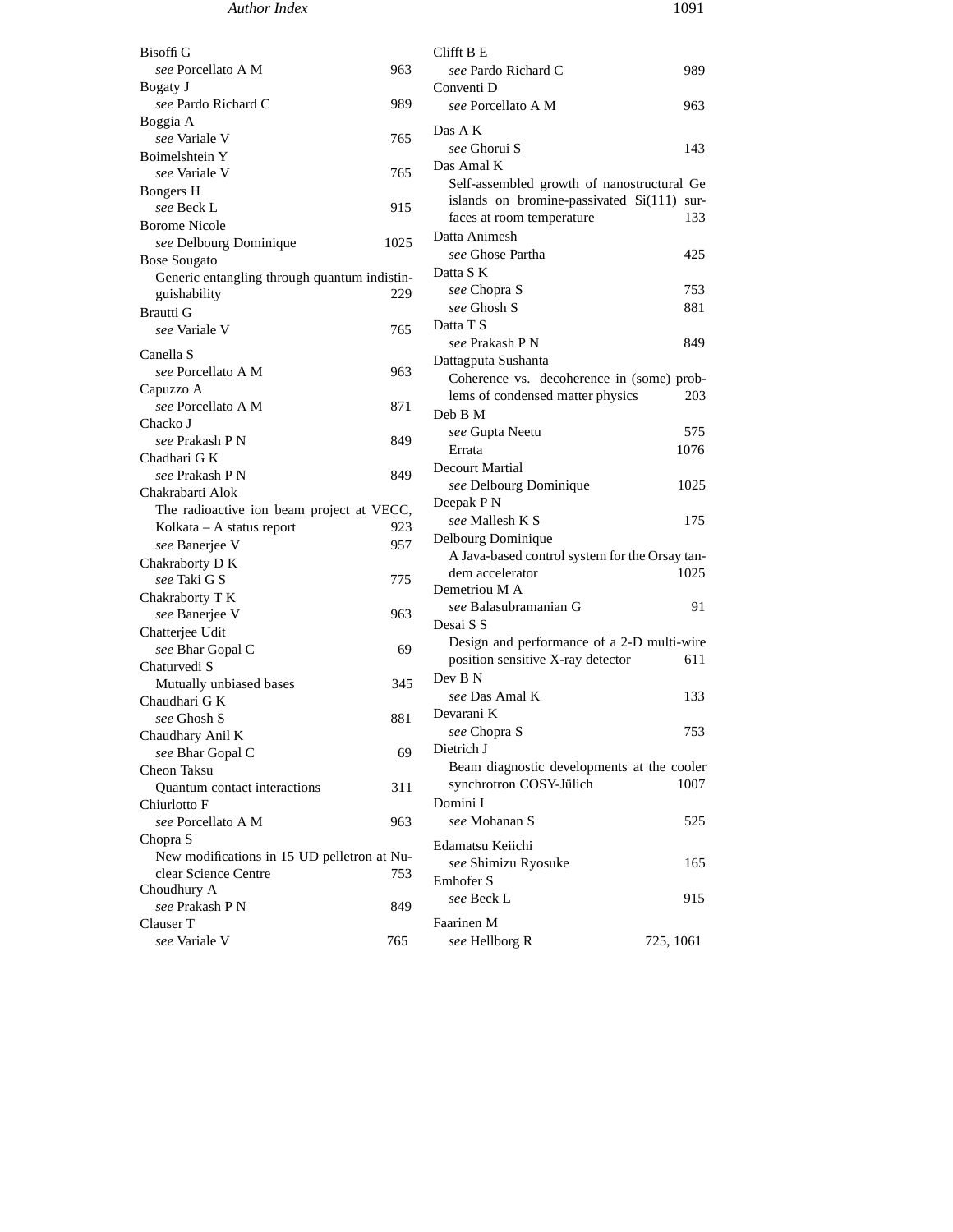| Fiffield L K                                 | Gupta Neetu                                    |
|----------------------------------------------|------------------------------------------------|
| see Weisser D C<br>997                       | One-dimensional multiple-well oscillators:     |
| Friedrich M                                  | A time-dependent quantum mechanical ap-        |
| A small and compact AMS facility for tritium | 575<br>proach                                  |
| 1053<br>depth profiling                      | Errata<br>1076                                 |
|                                              | Gupta SK                                       |
| Galeazzi G                                   | 739<br>see Singh P                             |
| see Porcellato A M<br>963                    | Gupta V K                                      |
| Ganesh Pradeep                               | Radial oscillations of neutron stars in strong |
| see Hari Dass N D<br>263                     | magnetic fields<br>433                         |
| Gargari S                                    |                                                |
| see Chopra S<br>753                          | Habs D                                         |
| George Jogy                                  | 915<br>see Beck L                              |
| see Mukhopadhyay Pranab K<br>75              | Håkansson K                                    |
| Ghorui S                                     | see Hellborg R<br>725, 1061                    |
| Estimation of dynamic properties of attrac-  | Hannurkar P R                                  |
| tors observed in hollow copper electrode at- | see Shrivastava Purushottam<br>829             |
| mospheric pressure arc plasma system<br>143  | see Pande S A<br>859                           |
| Ghose Partha                                 | Hara Koh'ichiro                                |
|                                              | Tunneling time distribution by means of Nel-   |
| On the incompatibility of standard quan-     |                                                |
| tum mechanics and conventional de Broglie-   | son's quantum mechanics and wave-particle      |
| Bohm theory<br>417                           | duality<br>405                                 |
| Bohmian picture of Rydberg atoms<br>425      | Hari Dass N D                                  |
| Ghosh Rupamanjari                            | Information cloning of harmonic oscillator co- |
| Probing magnetochirality<br>189              | 263<br>herent states                           |
| Addendum<br>1075                             | Passage from a pure state description to       |
| Ghosh S                                      | the microcanonical ensemble description for    |
| <i>see</i> Prakash P N<br>849                | closed quantum systems<br>303                  |
| First on-line test of the LINAC superbuncher | Harikrishnan K P                               |
| 881<br>at Nuclear Science Centre             | see Ambika G<br>539                            |
| Gillies G T                                  | Harroch Henri                                  |
| see Unnikrishnan C S<br>369                  | see Delbourg Dominique<br>1025                 |
| Giora D                                      | Hausladen P A                                  |
| see Porcellato A M<br>871                    | see Weisser D C<br>997                         |
| Gisin Nicolas                                | Hellborg R                                     |
| see Stefanov André<br>181                    | Mechanical design of the recirculating, termi- |
| Glugla M                                     | nal pumping in the Lund Pelletron, and exper-  |
| see Friedrich M<br>1053                      | imental experience<br>725                      |
| Godwal B K                                   | A high resolution AMS-injector for the Pel-    |
| see Gupta N K<br>33                          | letron in Lund<br>1061                         |
| Golser Robin                                 | Home Dipankar                                  |
| see Vockenhuber Christof<br>1041             | see Bose Sougato<br>229                        |
| Goswami Debabrata                            | see Samal Manoj K<br>289.                      |
| Decoherence control in quantum computing     | see Majumdar A S<br>321                        |
| with simple chirped pulses<br>235            | Itoh Tadashi                                   |
| Goto A                                       |                                                |
| see Banerjee V<br>957                        | see Shimizu Ryosuke<br>165                     |
| Goyal Ashok                                  | Iype Lilly                                     |
| see Gupta V K<br>433                         | see Mohanan S<br>525                           |
| Gupta N K                                    | Jain B K                                       |
| Effects of non-local thermodynamic equilib-  | see Singh P<br>739                             |
| rium conditions on numerical simulations of  | Jain Vimal Chand                               |
| inertial confinement fusion plasmas<br>33    | see Bali Raj<br>$\mathbf{1}$                   |
|                                              |                                                |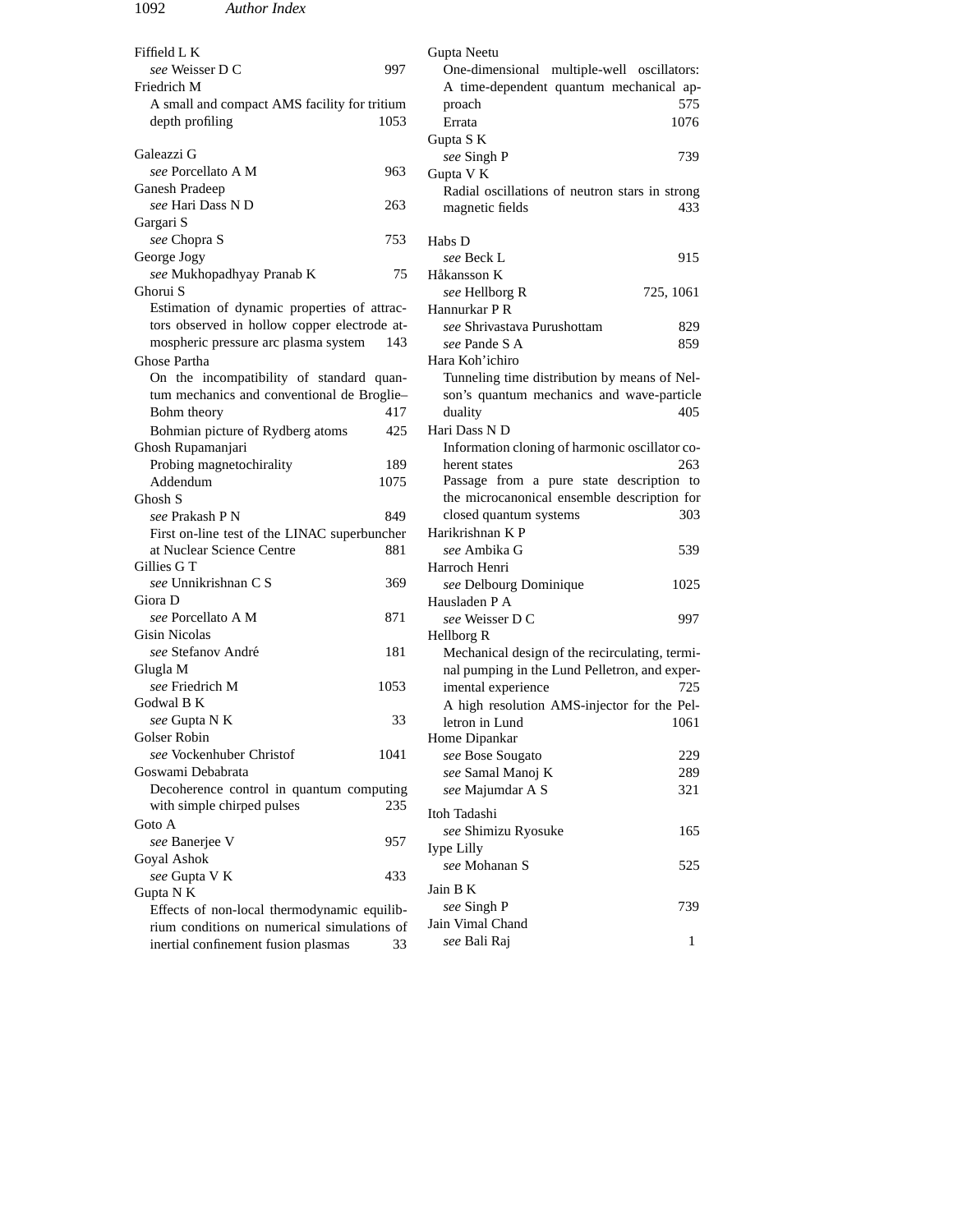## *Author Index* 1093

Jayannavar A M Wave attenuation model for dephasing and measurement of conditional times 385 Jha L K Single and double ionization of gallium by electron impact 515 Johri Vinod B Phenomenology of a realistic accelerating universe using tracker fields L553 Joseph Antony *see* Santhosh K P 599, 679 Joshi G *see* Ghosh S 881 Joshi Gopal A controller for 97 MHz super-conducting QWR for NSC LINAC booster 1035 Joshi J N *see* Desai S S 611 Joshi R *see* Chopra S 753 Kailas S *see* Singh P 739 Kalyanarama *see* Hari Dass N D 303 Kamigaito O *see* Banerjee V 957 Kanjilal D *see* Chopra S 753 *see* Kumar P 805 Kansara M J *see* Singh P 739 Development of a terminal voltage stabilization system for the FOTIA at BARC 761 Kapoor S S Accelerator-driven sub-critical reactor system (ADS) for nuclear energy generation 941 Kar S *see* Prakash P N 849 *see* Porcellato A M 871 Karande Jitendra *see* Joshi Gopal 1035 Kashinsky D A *see* Ostroumov P N 977 Kaur Sarvpreet Universal relation between spectroscopic constants 479 Khardekar R K *see* Mishra K K 113 Khosa S K *see* Sawhney Neeru 585 Kidambi R *see* Shankar P N 631 Kiisk M *see* Hellborg R 725 *see* Friedrich M 1053 Kokh Alexander **see Bhar Gopal C** 69 Kolomiets A A *see* Ostroumov P N 977 Krishnan S A *see* Prakash P N 849 Kudo Tomoshige Derivation of relativistic wave equation from the Poisson process 413 Kulkarni Nita *see* Pande S A 859 Kumar Ajith *see* Joshi Gopal 1035 Kumar Anil Developments in quantum information processing by nuclear magnetic resonance: Use of quadrupolar and dipolar couplings 243 Kumar B *see* Chopra S 753 Kumar B P Ajith *see* Prakash P N 849 Kumar Deepak Photon states in anisotropic media 329 Kumar Manoj *see* Prakash P N 849 Kumar P ECR ion source based low energy ion beam facility 805 Kumar Rajesh *see* Singh P 739 *see* Prakash P N 849 Kumar Rakesh *see* Chopra S 753 Kumar Suneel *see* Puri Rajeev K 19 Kumbhakar Pathik *see* Bhar Gopal C 69 Kupsch J Decoherence and infrared divergence 195 Kurup M B Development of a superconducting LINAC booster for the Pelletron at Mumbai 811 Kutschera Walter *see* Vockenhuber Christof 1041 Laila M *see* Mohanan S 525 Lakshmi N Mössbauer studies of hyperfine fields in disordered  $Fe<sub>2</sub>CrAl$  531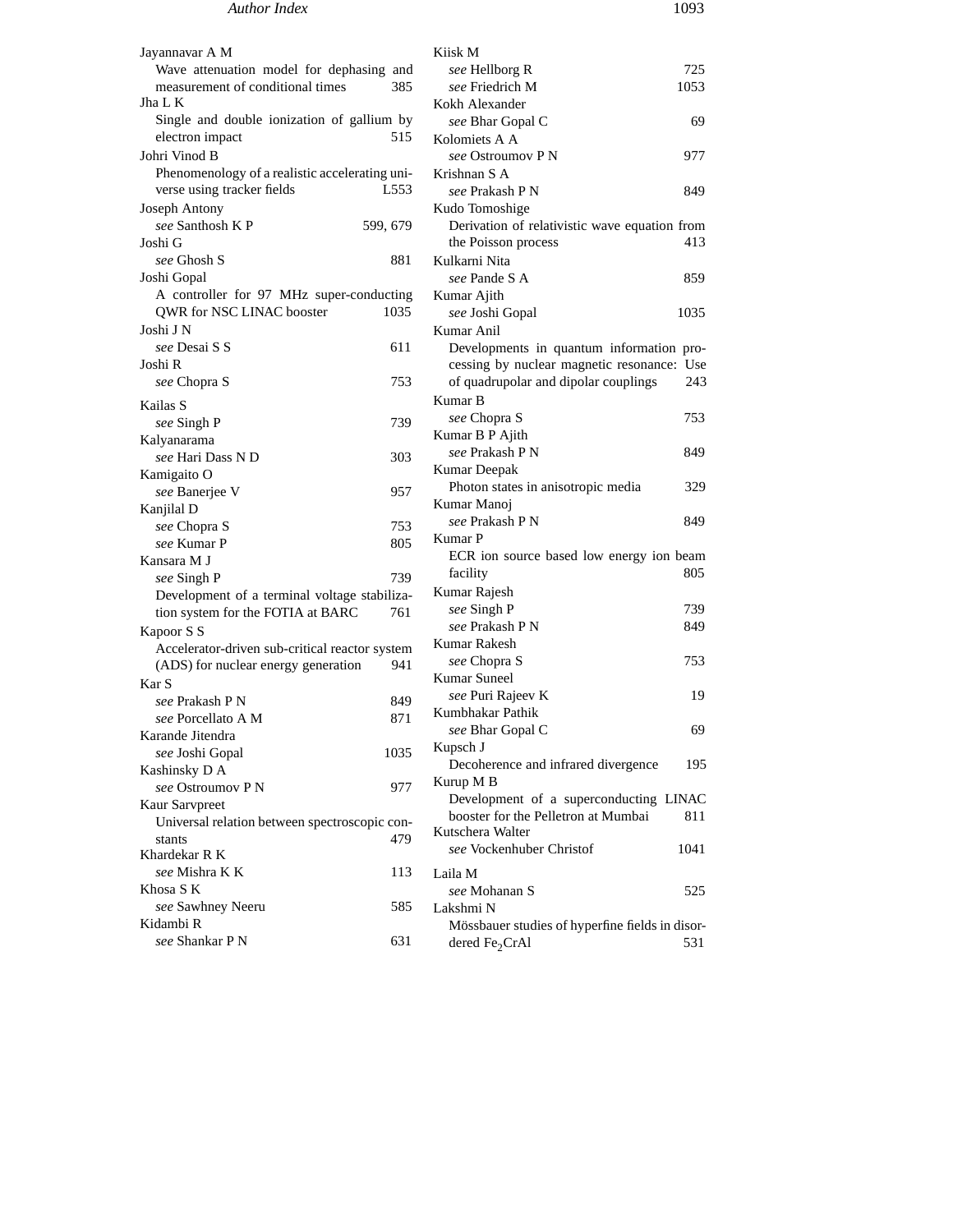| Lamanna G                                     |          | Mehta R                                     |      |
|-----------------------------------------------|----------|---------------------------------------------|------|
| see Variale V                                 | 765      | <i>see</i> Prakash P N                      | 849  |
| Lessellier Bertrand                           |          | see Ghosh S                                 | 881  |
| see Delbourg Dominique                        | 1025     | Menon Kamala                                |      |
| Lessner E S                                   |          | see Ambika G                                | L155 |
| Beam dynamics studies in the driver LINAC     |          | Minaev S A                                  |      |
| pre-stripper section of the RIA facility      | 885      | <i>see</i> Ostroumov P N                    | 977  |
| Liechtenstein Vitaly                          |          | Mishra K K                                  |      |
| see Vockenhuber Christof                      | 1041     | Fabrication of polystyrene hollow micro-    |      |
| see Friedrich M                               | 1053     | spheres as laser fusion targets by opti-    |      |
| Lobanov N R                                   |          | mized density-matched emulsion technique    |      |
| see Weisser D C                               | 821, 997 | and characterization                        | 113  |
| Logatchov P                                   |          | Mistry K K                                  |      |
| see Variale V                                 | 765      | <i>see</i> Prakash P N                      | 849  |
| Lombardi A                                    |          | see Ghosh S                                 | 881  |
| see Porcellato A M                            | 963      | Mohanan S                                   |      |
| Lovarco Chantal                               |          | A new ultrasonic method to detect chemical  |      |
| see Martin Thierry                            | 279      | additives in branded milk                   | 525  |
| Luo E Z                                       |          | Mohos I                                     |      |
| see Das Amal K                                | 133      | see Dietrich J                              | 1007 |
|                                               |          | Mondal M                                    |      |
| Magnusson C-E                                 |          | see Banerjee V                              | 957  |
| see Hellborg R                                | 1061     | <b>Mouffron Jean Pierre</b>                 |      |
| Mahajan C G                                   |          | see Delbourg Dominique                      | 1025 |
| see Kaur Sarvpreet                            | 479      | Mudahar Gurmel S                            |      |
| Mahesh T S                                    |          | see Singh Karamjit                          | 151  |
| see Kumar Anil                                | 243      | Mukhopadhyay Pranab K                       |      |
| Maier H J                                     |          | Effect of $Nd^{3+}$ concentration on CW and |      |
| see Beck L                                    | 915      | pulsed performance of fiber-coupled diode   |      |
| Majumdar A S                                  |          | laser pumped $Nd:YVO4$ laser at 1064 nm 75  |      |
| Quantum superarrivals and information trans-  |          | Murali K V R M                              |      |
| fer through a time-varying boundary           | 321      | see Kumar Anil                              | 243  |
| Mallesh K S                                   |          |                                             |      |
| Spin squeezing and quantum correlations 175   |          | Murthy P S S                                |      |
| Mandal A                                      |          | see Ghorui S                                | 143  |
| see Prakash P N                               | 849      | Naga Raju G J                               |      |
| see Ghosh S                                   | 881      | see Ramakrishna Y                           | 685  |
| Marigo S                                      |          | Nagawat Ashok K                             |      |
| see Porcellato A M                            | 963      | see Singhal J K                             | 465  |
| Martin Thierry                                |          | Nandi T                                     |      |
| Electron entanglement near a superconductor   |          | see Chopra S                                | 753  |
| and Bell inequalities                         | 279      | Nathan TPS                                  |      |
| Mathuria D S                                  |          | see Mukhopadhyay Pranab K                   | 75   |
| see Prakash P N                               | 849      | Nautiyal T                                  |      |
|                                               |          | see Vyas V                                  | 663  |
| see Ghosh S                                   | 881      | Norton Greg                                 |      |
| Meena R S                                     |          | New developments in design and applications |      |
| see Prakash P N                               | 849      | for Pelletron accelerators                  | 745  |
| Mehrotra S C                                  |          |                                             |      |
| see Pawar V P                                 | 693      | Ohba I                                      |      |
| Mehta G K                                     |          | Some stochastic aspects of quantization     | 397  |
| Heavy ion accelerator and associated develop- |          | see Hara Koh'ichiro                         | 405  |
| ments in India                                | 703      | see Ota Y                                   | 409  |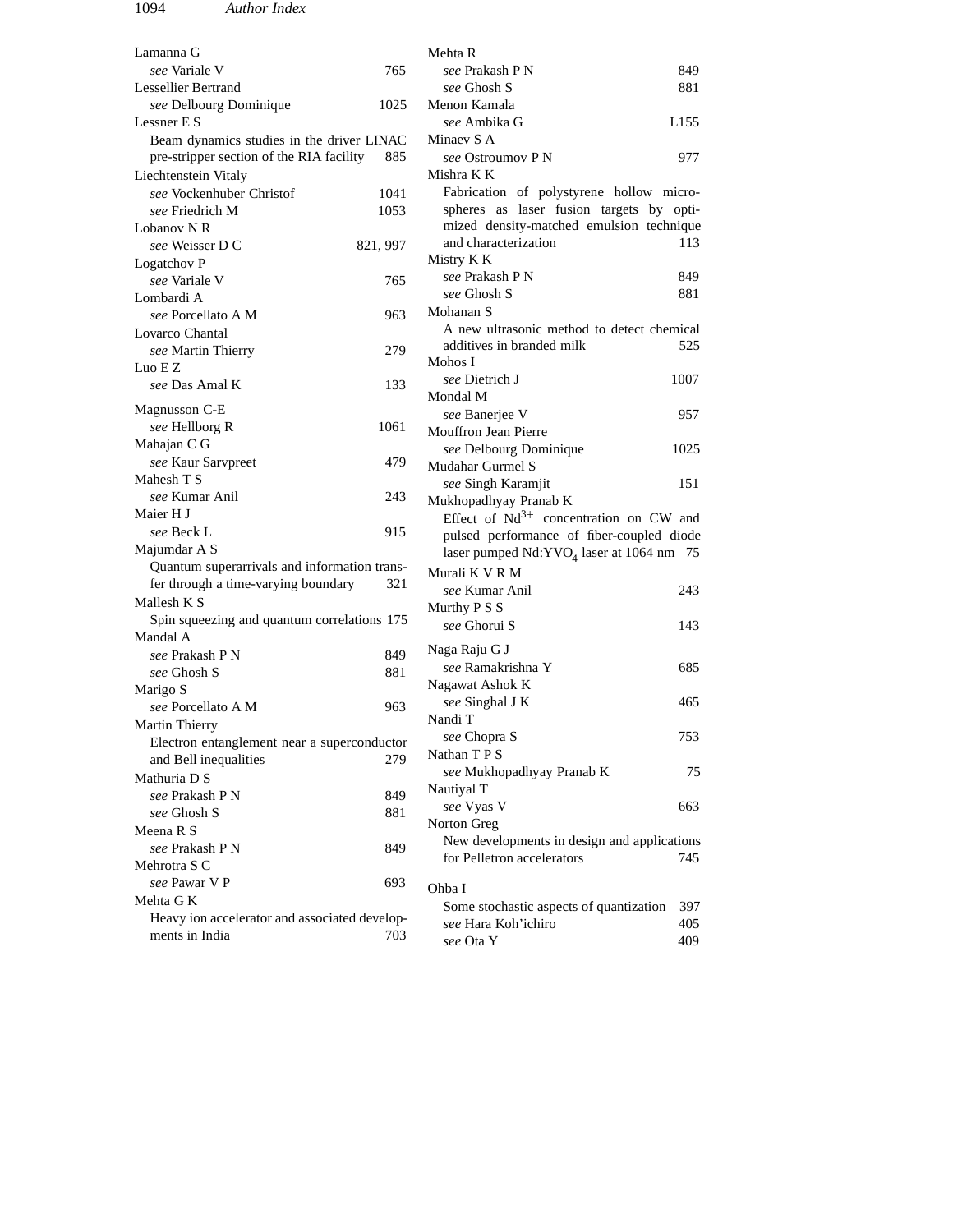## *Author Index* 1095

| see Kudo Tomoshige                                               | 413      | Pawar V P                                              |           |
|------------------------------------------------------------------|----------|--------------------------------------------------------|-----------|
| Ojha S                                                           |          | Influence of molecules with chloro group on            |           |
| see Chopra S                                                     | 753      | the associative liquid methanol: A dielectric          |           |
| Olinger D J                                                      |          | relaxation approach                                    | 693       |
| see Balasubramanian G                                            | 91       | Penillault Gérard                                      |           |
| Osswald F                                                        |          | see Delbourg Dominique                                 | 1025      |
| Beam optics optimization of a negative-ion                       |          | Pershin V I                                            |           |
| sputter source                                                   | 795      | see Ostroumov P N                                      | 977       |
| Ostroumov P N                                                    |          | Persson P                                              |           |
| see Lessner E S                                                  | 885      | see Hellborg R                                         | 725, 1061 |
| Heavy-ion LINAC development for the US                           |          | Pilz W                                                 |           |
| RIA project                                                      | 895      | see Friedrich M                                        | 1053      |
| Design of 57.5 MHz CW RFQ structure for                          |          |                                                        |           |
| the Rare Isotope Accelerator Facility                            | 977      | Pol S S                                                |           |
| Ota Y                                                            |          | see Singh P                                            | 739       |
|                                                                  |          | Poletto F                                              |           |
| The crossover from classical to quantum be-                      |          | see Porcellato A M                                     | 963       |
| havior in Duffing oscillator based on quantum<br>state diffusion | 409      | Porcellato A M                                         |           |
|                                                                  |          | Production, installation and test of Nb-               |           |
| Pal Raj                                                          |          | sputtered QWRs for ALPI                                | 871       |
| see Chopra S                                                     | 753      | Cryogenic, superconducting and rf results of           |           |
| Palmieri V                                                       |          | the SRFQ2 of PIAVE                                     | 963       |
| see Porcellato A M                                               | 871, 963 | Prakash P N                                            |           |
| Pande H                                                          |          | Superconducting linear accelerator system for          |           |
| see Banerjee V                                                   | 957      | <b>NSC</b>                                             | 849.      |
| Pande S A                                                        |          | see Ghosh S                                            | 881       |
| Preliminary design studies of a 100 MeV                          |          | Prakash S                                              |           |
| $H^-/H^+$ LINAC as injector for SNS syn-                         |          | see Sharma Hitesh                                      | 497       |
| chrotron/ADS LINAC                                               | 859      | Prasad J                                               |           |
| Pandey A                                                         |          | see Chopra S                                           | 753       |
| see Prakash P N                                                  | 849      | Prasad Moonooku                                        |           |
| see Ghosh S                                                      | 881      | see Pande S A                                          | 859       |
| Pandey Ashutosh                                                  |          | Prasad R L                                             |           |
| see Joshi Gopal                                                  | 1035     | $CO2$ laser photoacoustic spectra and vibra-           |           |
| Pandit V S                                                       |          | tional modes of heroin, morphine and narco-            |           |
| Study on using high injection voltage and spi-                   |          | tine                                                   | 487.      |
| ral inflector in the central region of VEC 1019                  |          | Priller Alfred                                         |           |
| Panicker P G Thomas                                              |          | see Vockenhuber Christof                               | 1041      |
| see Mohanan S                                                    | 525      | Puri Rajeev K                                          |           |
| Pant H C                                                         |          | Fragment production in ${}^{16}O + {}^{80}Br$ reaction |           |
| see Mishra K K                                                   | 113      | within dynamical microscopic theory                    | 19        |
| Pardo Richard C                                                  |          |                                                        |           |
|                                                                  |          | Rai A                                                  |           |
| An improved injector bunching geometry for<br>ATLAS              | 989      | see Prakash P N                                        | 849       |
| Patel V P                                                        |          | see Ghosh S                                            | 881       |
| see Chopra S                                                     | 753      | Rainò A                                                |           |
|                                                                  |          | see Variale V                                          | 765       |
| Pati Arun Kumar<br>Quantum cobwebs: Universal entangling of      |          |                                                        |           |
| quantum states                                                   | 221      | Raju G S<br>see Pawar V P                              | 693       |
|                                                                  |          | Ramachandran G                                         |           |
| Pawar N S                                                        |          |                                                        |           |
| see Chopra S                                                     | 753      | see Mallesh K S                                        | 175       |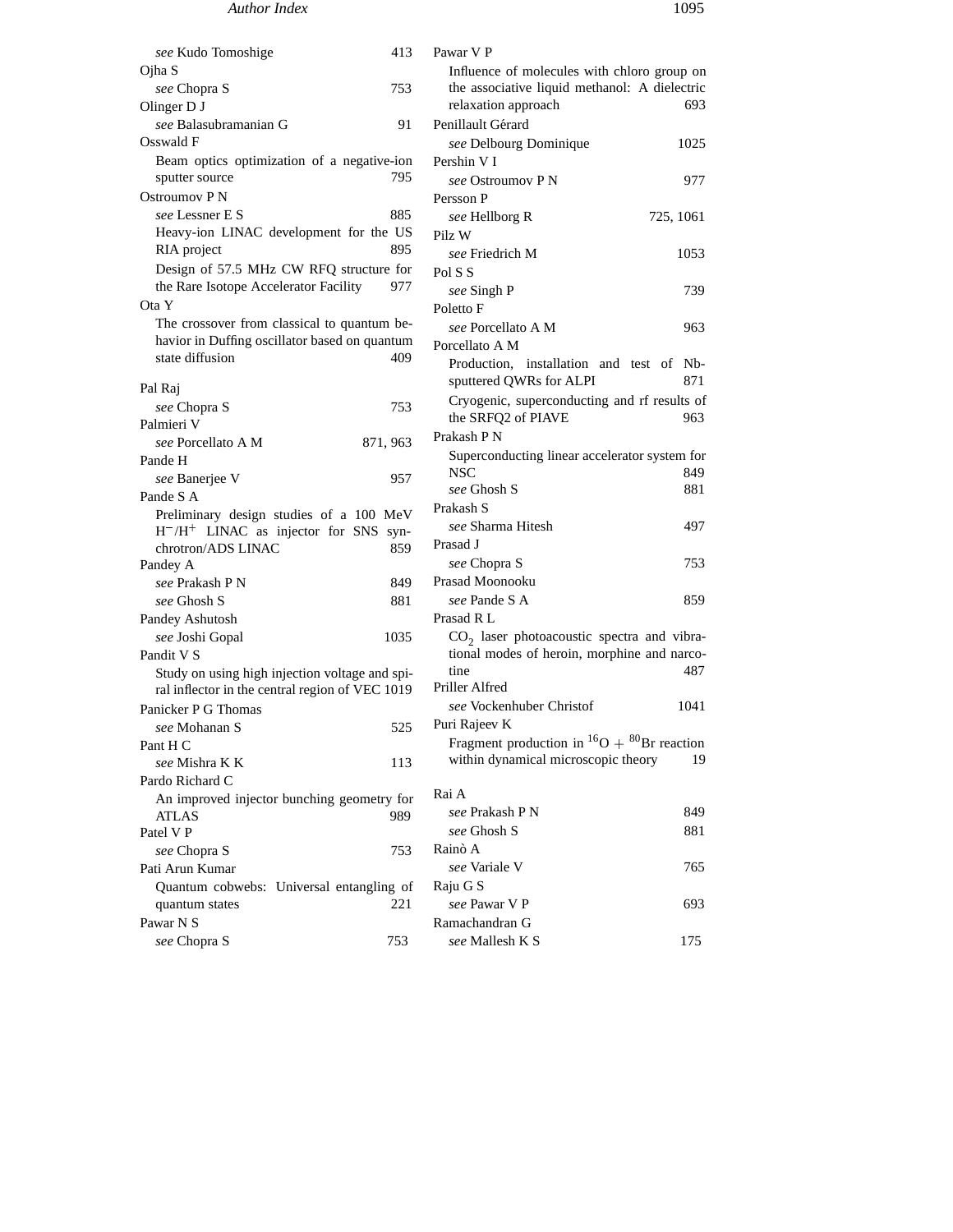| Ramakrishna Y                                    |      | Sahasrabudhe S N                                                                                    |      |
|--------------------------------------------------|------|-----------------------------------------------------------------------------------------------------|------|
| L X-ray energy shifts and intensity ratios in    |      | see Ghorui S                                                                                        | 143  |
| tantalum with $C$ and $N$ ions – multiple vacan- |      | Sahu B K                                                                                            |      |
| cies in M, N and O shells                        | 685  | see Prakash P N                                                                                     | 849  |
| Ramanathan K V                                   |      | see Ghosh S                                                                                         | 881  |
| see Kumar Anil                                   | 243  | Sahu Bhuban                                                                                         |      |
| Ranganathan K                                    |      | see Joshi Gopal                                                                                     | 1035 |
| see Mukhopadhyay Pranab K                        | 75   | Samal Manoj K                                                                                       |      |
| Rao A V Gopala                                   |      | Violation of Bell's inequality in neutral kaons                                                     |      |
| see Rao K N Srinivasa                            | 621  | system                                                                                              | 289  |
| Rao K Bhaskara                                   |      | see Ghose Partha                                                                                    | 425  |
| see Ramakrishna Y                                | 685  | Santhosh KP                                                                                         |      |
| Rao K N Srinivasa                                |      | Exotic decay: Transition from cluster mode to                                                       |      |
| The geometry of Larmor nutation                  | 621  | fission mode                                                                                        | 599  |
| Rao K Ramachandra                                |      | Effect of parent and daughter deformation on                                                        |      |
| see Ramakrishna Y                                | 685  | half-life time in exotic decay                                                                      | 679  |
| Rao S                                            |      | Santra S                                                                                            |      |
| see Ghosh S                                      | 881  | Beam optics of the folded tandem ion acceler-                                                       |      |
| Rao U K                                          |      | ator at BARC                                                                                        | 53   |
| see Kumar P                                      | 805  | see Singh P                                                                                         | 739  |
| Rao V Seshagiri                                  |      | Sapna P                                                                                             |      |
| see Ramakrishna Y                                | 685  | see Singh P                                                                                         | 739  |
| Rashid M H                                       |      | see Kansara M J                                                                                     | 761  |
| Concept of multipole magnetic field rotation     |      | Sarkar A                                                                                            |      |
| in ECRIS                                         | 781  | see Prakash P N                                                                                     | 849  |
| Raut P J                                         |      | see Ghosh S                                                                                         | 881  |
| see Singh P                                      | 739  | Sarode S P                                                                                          |      |
| Rebmeister R                                     |      | see Singh P                                                                                         | 739  |
| see Osswald F                                    | 795  | Sastry P U                                                                                          |      |
| Reddy S Bhuloka                                  |      | Linear electro-optical properties of tetragonal                                                     |      |
| see Ramakrishna Y                                | 685  | BaTiO <sub>3</sub>                                                                                  | 547  |
| Reiter P                                         |      | Sathiapalan B                                                                                       |      |
| see Beck L                                       | 915  | see Hari Dass N D                                                                                   | 303  |
| Repnow Roland                                    |      | Sawhney Neeru                                                                                       |      |
| Progress and upgrading of the Heidelberg         |      | Microscopic study of low-lying Yrast spectra                                                        |      |
| high current injector                            | 835  | in $100-108$ Mo isotopes                                                                            | 585  |
| Ritter R C                                       |      | Sbaih Mahmoud A A                                                                                   |      |
| see Unnikrishnan C S                             | 369  | see Mallesh K S                                                                                     | 175  |
| Rodrigues G                                      |      | Sen Siddhartha                                                                                      |      |
| see Kumar P                                      | 805  |                                                                                                     |      |
| Roy A                                            |      | A direct link between the Lie group $SU(3)$<br>and the singular hypersurface $X^3 + \cdots = 0$ via |      |
| see Kumar P                                      | 805  | quantum mechanics                                                                                   | 351  |
| see Prakash P N                                  | 849  | Shaikh A M                                                                                          |      |
| see Ghosh S                                      | 881  | see Desai S S                                                                                       |      |
| Roy Amlan K                                      |      | Shankar P N                                                                                         | 611  |
| see Gupta Neetu                                  | 575  |                                                                                                     |      |
| Errata                                           | 1076 | A modal method for finite amplitude, nonlin-                                                        |      |
| Roy S M                                          |      | ear sloshing                                                                                        | 631  |
| Principles of maximally classical and maxi-      |      | Sharma Hitesh                                                                                       |      |
| mally realistic quantum mechanics                | 337  | Atomic displacements in dilute alloys of Cr,                                                        |      |
|                                                  |      | Nb and Mo                                                                                           | 497  |
| Safvan C P<br>see Kumar P                        |      | Sharma N K                                                                                          |      |
|                                                  | 805  | see Singhal J K                                                                                     | 465  |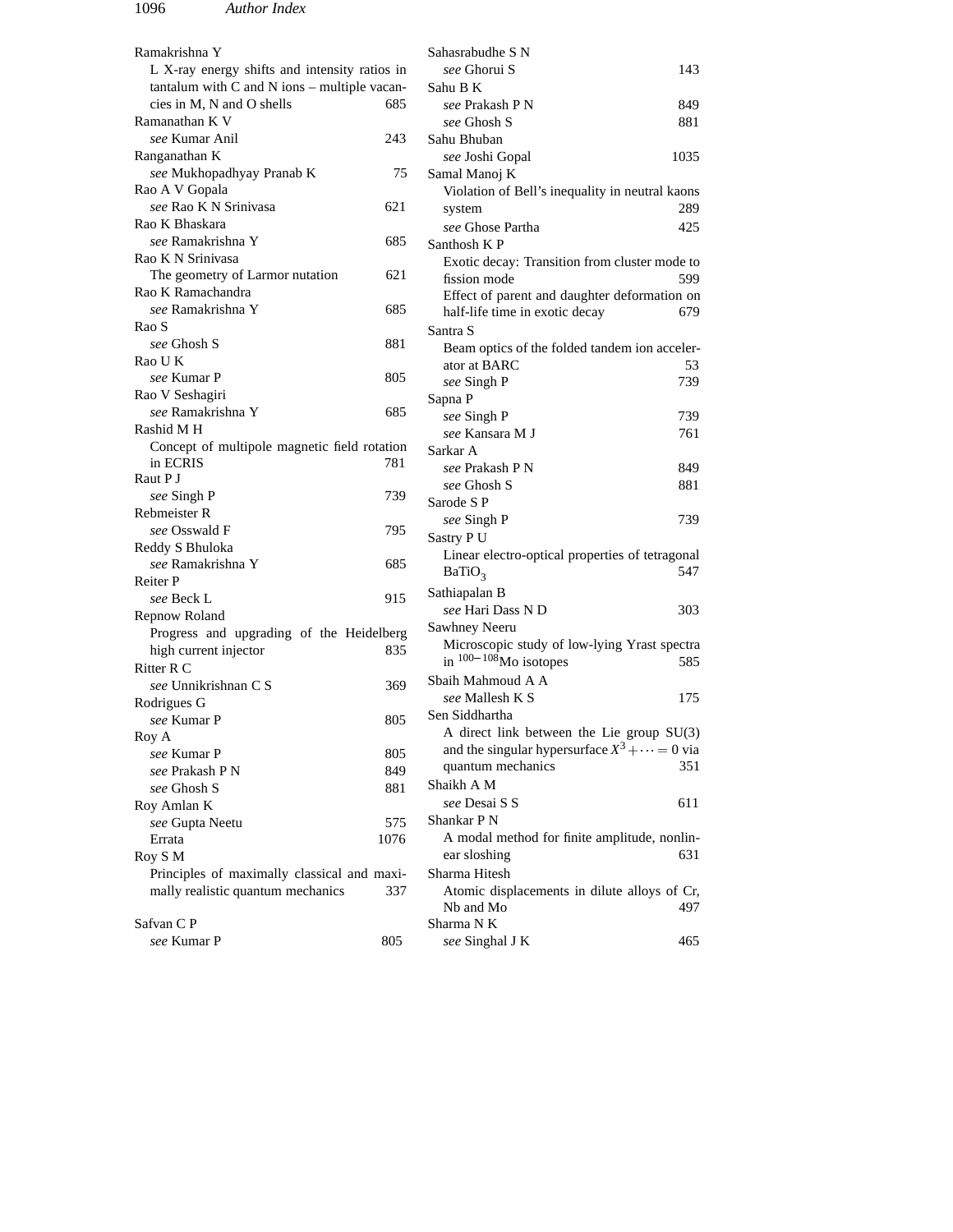## *Author Index* 1097

Sharma S K *see* Mukhopadhyay Pranab K 75 Sherementov S *see* Pardo Richard C 989 Shimizu Ryosuke Quantum interference and diffraction of parametric down-converted biphotons 165 Shirai T *see* Porcellato A M 963 Shrivastava Purushottam Preliminary design of high-power wave-guide/transmission system for multi-megawatt CW requirements of 100 MeV proton LINAC 829 Sieber T *see* Beck L 915 Singh B Dielectric relaxation and ac conductivity of sodium tungsten phosphate glasses 653 Singh Charanjeet *see* Singh Karamjit 151 Singh D K Hiss emissions during quiet and disturbed periods 563 Singh Jaivir *see* Puri Rajeev K 19 Singh Karamjit Effect of weight fraction of different constituent elements on the total mass attenuation coefficients of biological materials 151 Singh L *see* Singh B 653 Singh M P *see* Chopra S 753 Singh P *see* Santra S 53 Status report on the folded tandem ion accelerator at BARC 739 *see* Kansara M J 761 Singh Parjit S **see Singh Karamjit** 151 Singh R P *see* Singh D K 563 Singh Rashmi *see* Mishra K K 113 Singh S *see* Gupta V K 433 Singh Sardar *see* Singhal J K 465 Singhal J K Bounds on neutrino mixing with exotic singlet neutrinos 465 Sinha Neeraj *see* Kumar Anil 243 Sirsi Swarnamala *see* Mallesh K S 175 Skarbo B *see* Variale V 765 Skog G *see* Hellborg R 725, 1061 Soni Vikram Planck scale physics of the single-particle Schrödinger equation with gravitational selfinteraction 375 Sonti S S K *see* Prakash P N 849 *see* Ghosh S 881 Sota M *see* Chopra S 753 Srikanth R Information flow due to controlled interference in entangled systems 169 Errata 1076 Stagno V *see* Variale V 765 Stark S Y *see* Porcellato A M 871, 963 Stefanov André Quantum correlation with moving beamsplitters in relativistic configuration 181 Steier Peter *see* Vockenhuber Christof 1041 Stenström K *see* Hellborg R 725, 1061 Stivanello F *see* Porcellato A M 871, 963 Strickhorn P *see* Pardo Richard C 989 Suarez Antoine *see* Stefanov André 181 Subrahmanyam N B V *see* Singh P 739 *see* Kansara M J 761 Sujatha N V *see* Ambika G 9, 539 Sujo C I *see* Joshi Gopal 1035 Sundaravel B *see* Das Amal K 133 Taki G S 6.4 GHz ECR ion source at VECC 775 Tarsikka P S *see* Singh B 653